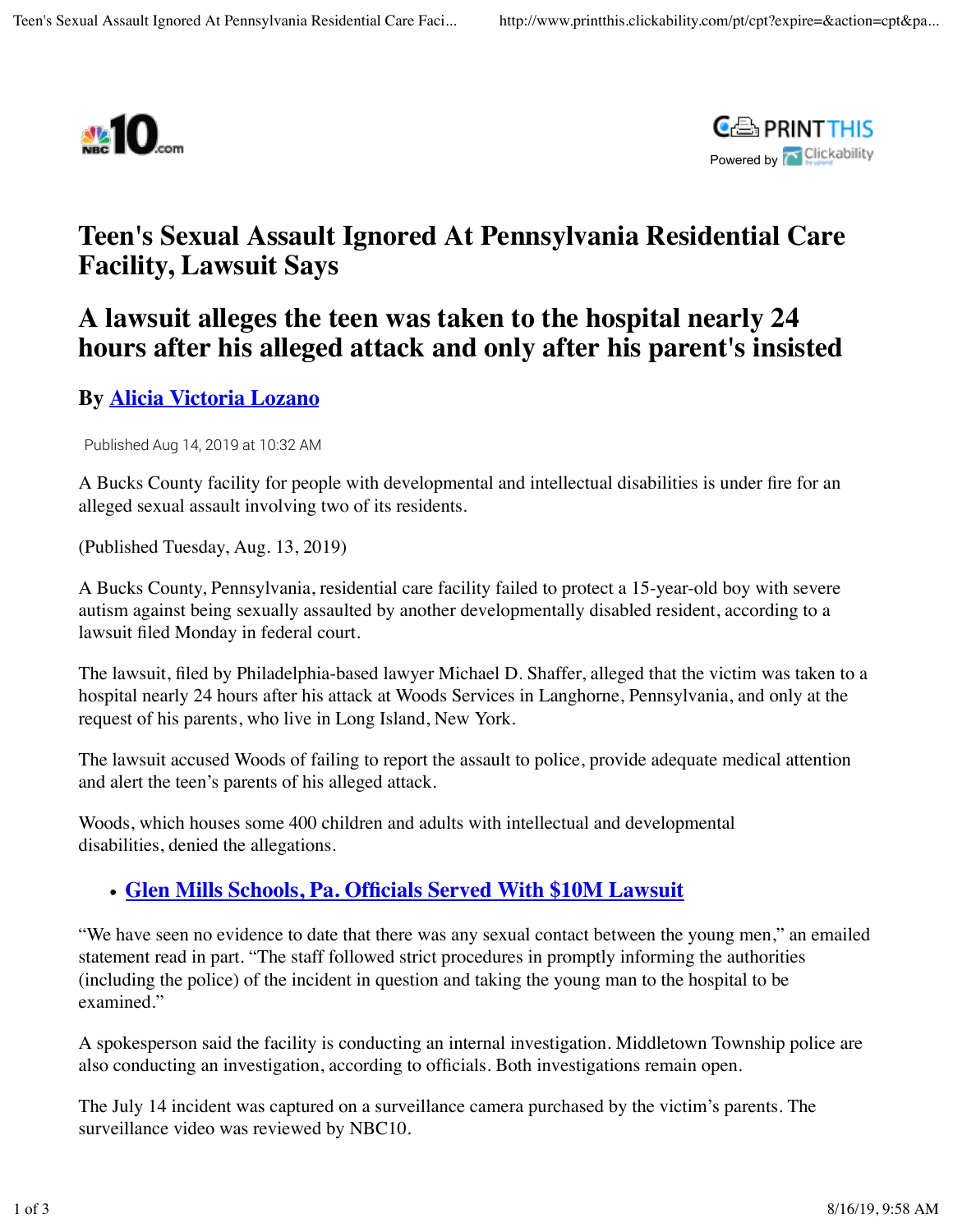### **Glen Mills Appeals DHS Decision to Revoke Licenses**

Every night before bed, the alleged victim's mother would check video from that day to see how her son was doing. On this particular night, she stumbled on a horrifying scene, the family's lawyer said.

Video showed an attendant putting the victim, identified only as A.C. in court records, to sleep after receiving his nightly dose of the sedative Risperidone. A.C. was naked from the waist down and the staffer threw a blanket over him before leaving the room.

A few minutes later, another young resident entered A.C.'s room and took off his own clothes. For about three minutes, he assaulted A.C., the lawsuit alleged.

### **New Probe Into Teen's Violent Death at Philly Reform School**

A staffer interrupted the assault and shooed the other resident away. He pulled the blanket over A.C. and left, according to video footage.

A.C.'s mother watched the incident from home, about an hour-and-a-half after it happened, according to her lawyer. Horrified, she called Woods and demanded that her son be taken to a hospital.

A.C. didn't see a doctor until the following day after he had already showered, Shaffer told NBC10 in an interview Tuesday. An emergency room attendant allegedly told A.C.'s mother to call police.

Neither Woods nor the alleged victim's family have seen the hospital report.

"The mom is devastated and terrified that her son ... can't communicate," Shaffer said. "She just wants him to be safe."

Based on its more than 100-year history, the victim's parents thought Woods was well-equipped to help their son, according to Shaffer.

They chose Woods after their son's condition worsened when he turned 14 years old, he said. A.C. was described by both Shaffer and a Woods spokesperson as being non-verbal and requiring 24-hour supervision.

"Putting your child in care of others is probably the most heart-wrenching decision you can make. They did the best they could," Shaffer said. "They put their trust in this facility and it is clear they did not meet that trust."

Woods spokeswoman Cheryl M. Kauffman refuted any claims that the facility failed to respond appropriately when staffers became aware of the incident.

In a statement, Kauffman said residents living at Woods have "significant cognitive deficits thereby limiting how much they understand about their sexuality and behavioral boundaries."

"Although we provide training to our staff in dealing with such concerns, we feel providers must do more to help individuals comprehend what they are experiencing," she said in a statement.

"We continue to work with medical and other experts in developing teaching and counseling programs that will help those with significant disabilities better manage and understand their behaviors."